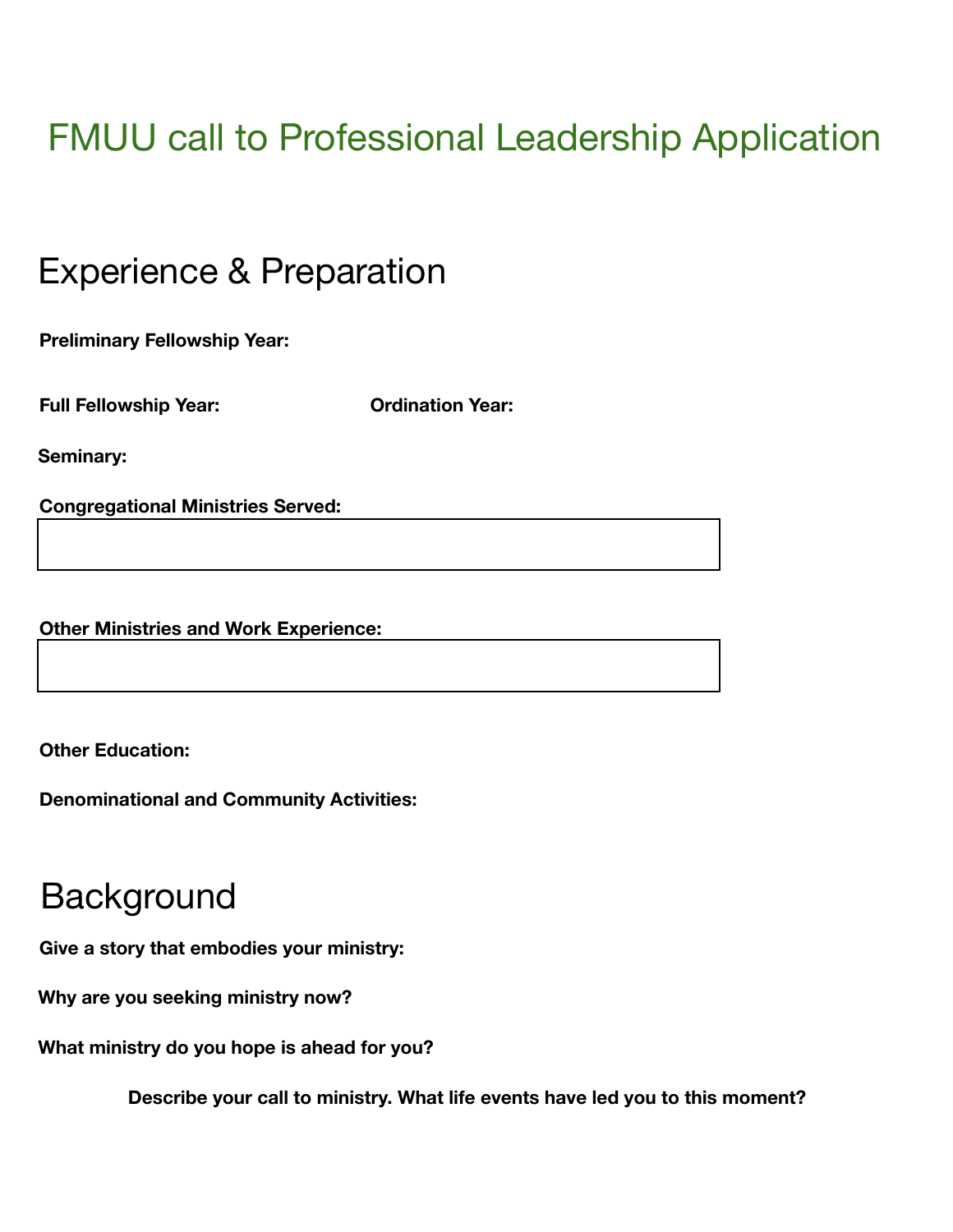## Ministerial Roles & Functions

**Share your ministerial presence and leadership style:**

**How do you function with church staff? What are your thoughts on staff relations and supervision?**

**Regarding shared ministry, what do you see as your work as minister? What do you see doing in partnership with the congregation? What do you see as the work of the congregation?**

**What role would you see yourself playing in the larger community?**

**How have you seen change happen in a congregation or community? What role would you see yourself playing in congregational change?**

**Describe how you handle being in a conflicted situation:**

**Tell a story that deepened your understanding of what ministry is:**

**Tell about a mistake you've made in ministry and what you've learned from it:**

**What needs do you have to strengthen your ministry and how might a congregation assist you in this?**

**Describe briefly your ministerial approach to the following: Worship and**

**preaching:**

**Pastoral Care / spiritual guidance / counseling / home and hospital visitation:**

**Children's religious education:**

**Youth work:**

**Adult religious education:**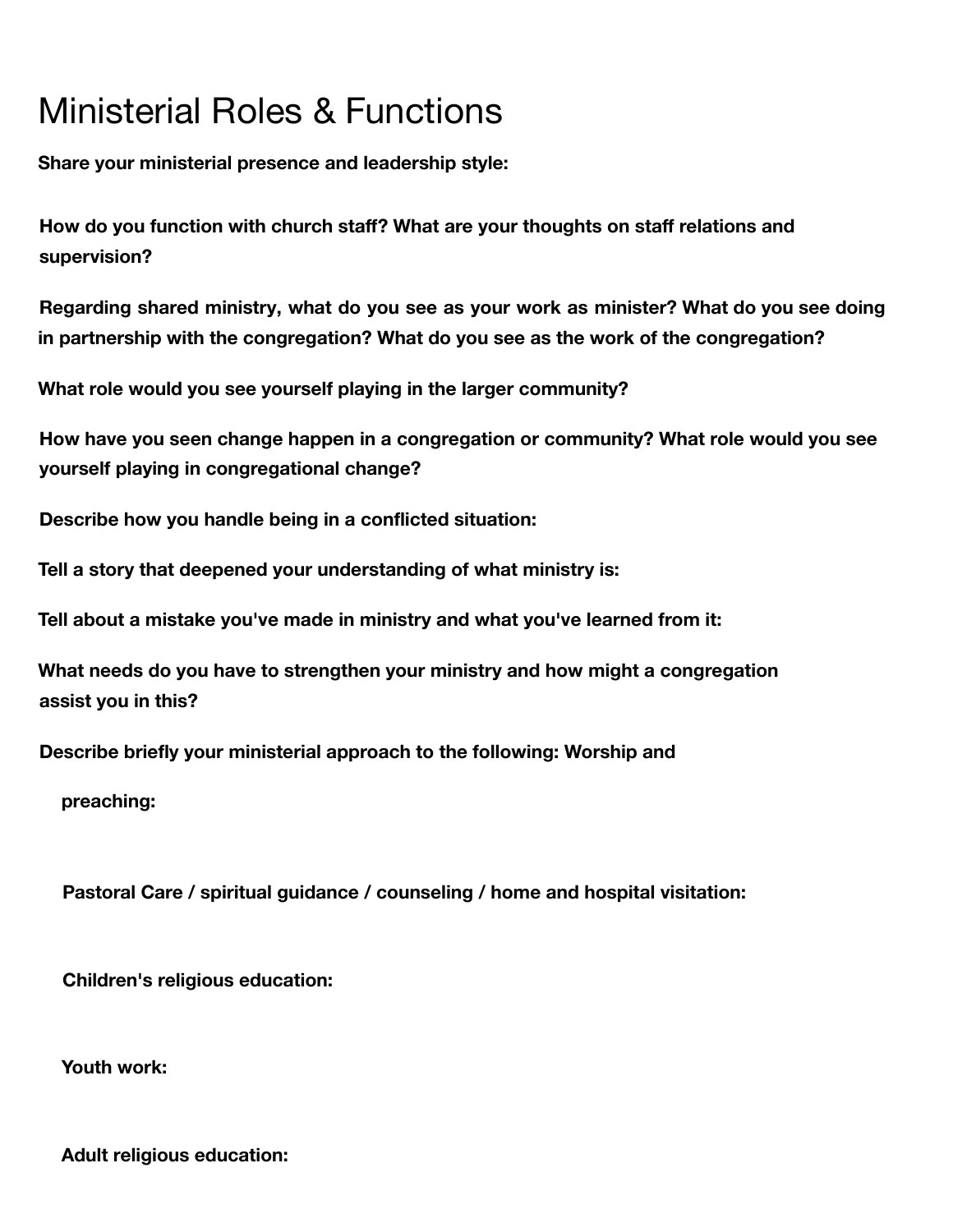**Incorporating music, the arts, and creativity into congregational life: Community building / facilitation skills / coffee hour and social times: Committee / Task**

**force work:**

**Leadership development:**

**Long range planning / mission / vision / covenant:**

**Membership and membership growth:**

**Anti-oppression work:**

**Social justice / social action:**

**Interfaith / community work:**

**Denominational activities:**

**Stewardship:**

**Finances:**

**How do you build trust with a congregation and individuals?**

**Describe your theology and the role of the ministry in a congregation that has multiple**